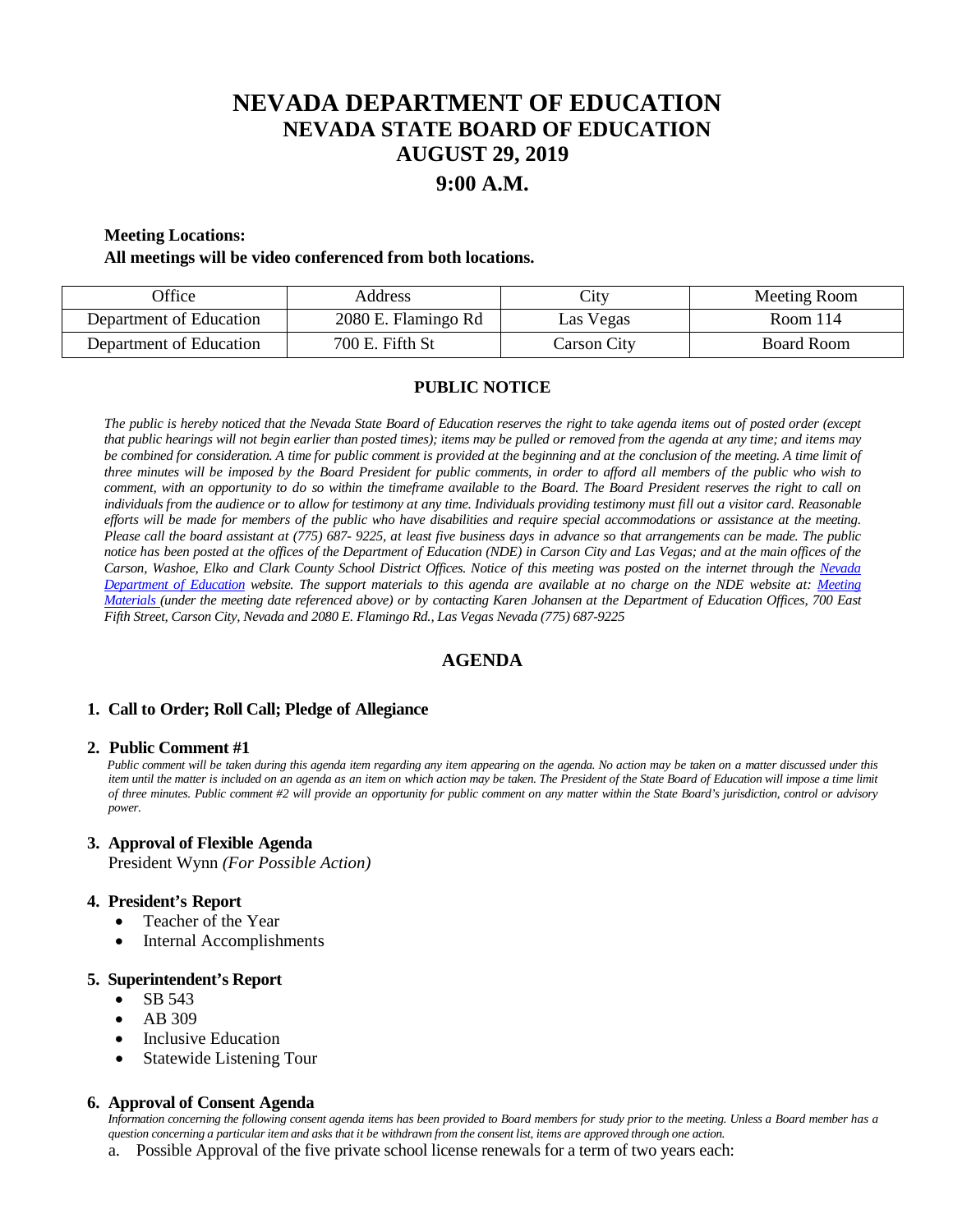- $\bullet$  9<sup>th</sup> Bridge School, Clark County School District
- Candil Hall, Clark County School District
- Sunset Montessori Community, Clark County School District
- Spring Valley Montessori Community, Clark County School District
- West Charleston Enrichment Academy, Clark County School District
- Possible Approval for three private school license renewals for a term of four years each:
	- Cornerstone Christian Academy, Clark County School District
	- Foothills Montessori, Clark County School District
	- Kids Campus MLK, Clark County School District
- b. Possible Approval of 40 Annual Agenda Permits for non-exempt private schools for a term of one year beginning July 1, 2019 – July 31, 2020 per NRS 394.261
- c. Possible Approval of Petition for Revocation of the Nevada Educators License for Ryan M. Davis
- d. Possible Approval of Petition for 60-day suspension of the Nevada Educators License for Kelisha Everage
- e. Possible Approval of Instructional Materials from Carson City School District:
	- Social Studies America Through the Lens: U.S. History 1877 to the present Grade 11
	- Social Studies Myer's Psychology for the AP course (third edition) Grades 11-12
	- Social Studies World History and Geography: Modern Times Grade 10
	- Social Studies World History Great Civilizations: Ancient Through Early Modern Times Grade 6
- f. Possible Approval of Dual Credits for:
	- White Pine School District request dual-credit courses offered by Great Basin College
	- Carson City School District request dual-credit courses at any local college campuses; Western Nevada College, University of Nevada, Reno, Truckee Meadows Community College and Sierra Nevada College
	- Leadership Academy of Nevada request dual-credit courses offered at College of Southern Nevada
	- Washoe County School District requests dual-credit courses offered by Truckee meadows Community College, Sierra Nevada College, Western Nevada College Great Basin college and the University of Reno
- g. Possible Approval of Nevada Academic Content Standards for Computer Science and Integrated Technology
- h. Possible Approval of appointment to the WestEd Board of Directors:
	- Dale Norton Term Expiration 5/31/2022 SWRL Director representing the County School Districts of Nevada
- i. Possible Approval of the Nevada Minimum School Bus Specifications and Procedures
- j. Possible Approval of the Nevada Out of Service Criteria
- k. Possible Approval of July 17, 2019 Board minutes
- l. Possible Approval of Beacon Academy's Work-Based Learning Application
- m. Possible Approval of the new Career and Technical Education Business Fundamentals Standards
- **7. Information and Discussion regarding the progress of the English Mastery Council (EMC).** The passage of AB 92 granted a three year extension of the EMC along with an increased fiscal support. This brief informational presentation will provide updates regarding the council's work and legislative mandates. Dr. Sharolyn Durodola, Chair, English Mastery Council *(Information/Discussion)*
- **8. Information, Discussion and Possible Action to appoint individuals interested to the State Public Charter School Authority (SPCSA) board members**. The Board is required to appoint two members to the SPCSA by October 2019, per AB 78 from the 2019 Legislative Session. The Department received applications from its website and is recommending candidates for appointment.

Jhone M. Ebert, Superintendent of Public Instruction *(Information/Discussion/For Possible Action)*